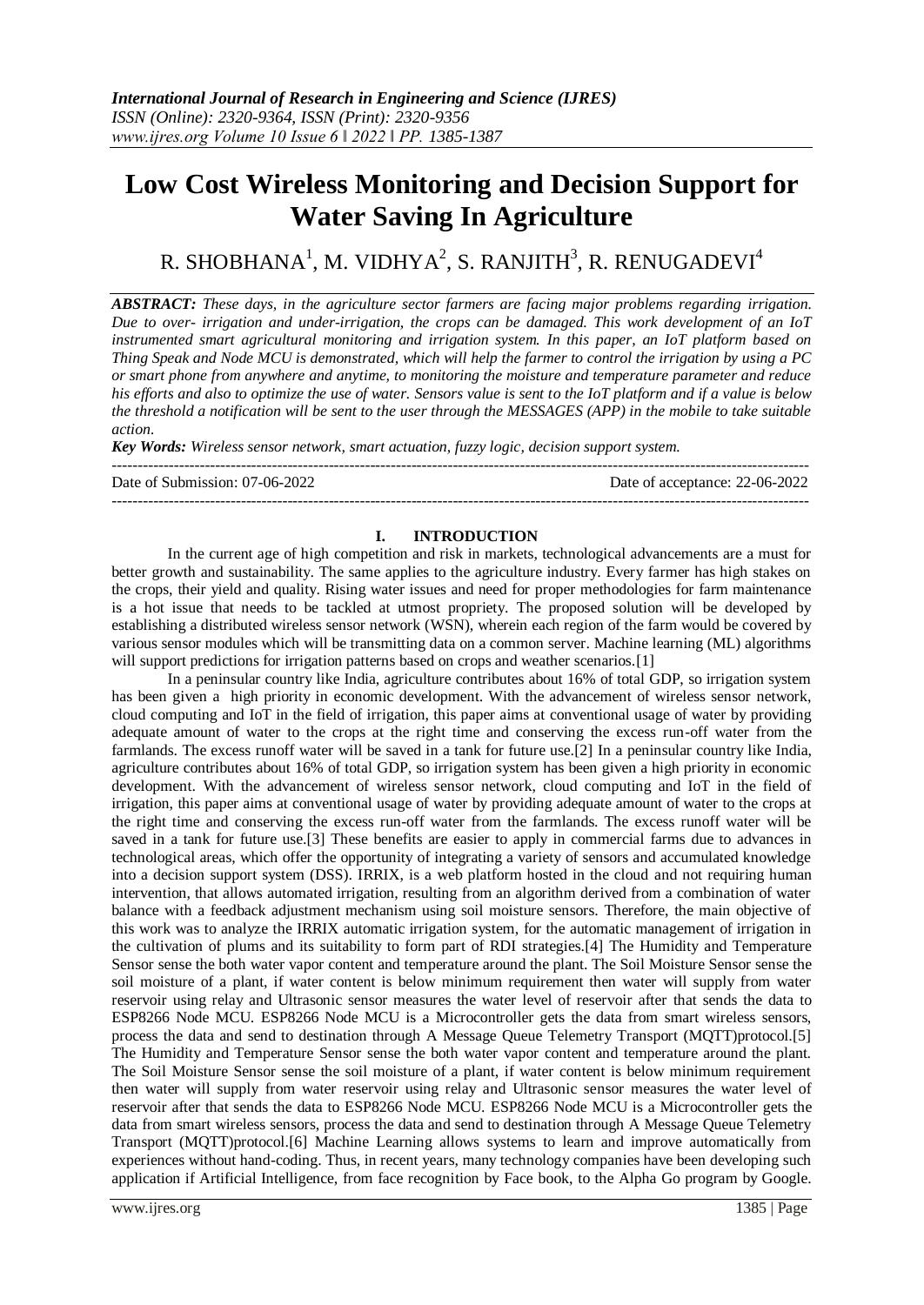The irrigation systems in the market nowadays mostly allow users to set them to a certain amount of water and at specific time intervals. However, there are usually more than one type of plants in a garden, and each species requires different amount of water. In order to resolve this issue, in this paper, we have developed an irrigation system, with the use of deep learning, that is able to adjust the amounts of water foe each type plant through plants recognition. There are two main parts of the solution, the software and the hardware. The prior is connected with cameras to undergo plant recognition, and utilizes database to find the suitable amount of water; the latter controls the amount of water that is able to flow out.[7].

## **II. SMART PLANT IRRIGATION SYSTEM**

The irrigation learning model simple prototype IoT system. This system has three main parts. The first one is the sensors and actuator part, which acquires sensor data from the environment. Besides, it actuates the water pump motor when the system decides irrigation using the proposed model. In this part of the system, we use sensors, motor actuators, and a Node MCU module. The second part performs the proposed irrigation decision model on a cloud server and outputs a decision result. This server collects the sensor data into a database and periodically makes an irrigation decision using the proposed model. Besides, it interacts with the client users of the system. The third part is the end user part in which a mobile device can send manual irrigation requests and visualize the monitored irrigation data. The overall interactions in the system. A Sensors and Actuator Part We connect all sensors and motor actuators to an edge device, named as Node MCU. This device acquires data from the environment, timestamps them, and sends them to the central server over its WI-FI module. Also, as depicted in the process scheme of the firmware . it periodically checks the irrigation decisions made by the proposed model performed in the server. If any irrigation decision is made from the server, it actuates the related motor and irrigation process starts. B. Server Part As mentioned earlier, the necessary environmental data are collected into a centralized server for the decision making process and data visualization. This server is the core of this decision-making process, which follows the proposed smart irrigation model. It collects the time stamped data coming from Node MCU into its database, and with using these data, in every 10 minutes period, it makes an irrigation decision. Besides, this server interacts with system users to get manual irrigation requests and provide the necessary data to them. C. System User Part Users can interact with the server part of the system with a web panel or mobile phones. With the web panel, the user can visualize the data, add/change any plant information such as irrigation type, irrigation time needed for the plant**.**

# **III. WIRELESS DECISION SUPPORT SYSTEM**

The proposed system has been designed in order to support the end-user answering to the following main questions: • Does the crop need irrigation water? The binary answer yes/no is inferred from the real-time monitoring of the crop status and is used to trigger the successive steps of the decision; • how much water is required? The optimal volume of water is estimated according to the specific properties of the soil and to the crop typology; • how to irrigate the crop? Besides the water quantity, the proper computation of the temporal and spatial distribution of the estimated water volume throughout the monitored field is fundamental to ensure the maximum absorption of the water and to reduce the percolation waste. The answers to the above questions have been provided to the farmers through the innovative combination of the three main logical components described in the following sub-sections: (i) a low-cost wireless architecture for distributed sensing and actuation (ii) an inference decision engine based on the fuzzy theory mimicking the farmers' experience and (iii) a set of numerical models of the soil and of the crop to estimate the status and the growth of the plants.

# **IV. CONCLUSIONS**

In this study, we propose a smart irrigation model based IoT system that gradually learns the watering nature of a plant without any pre-prepared data initially given to it. As a proof of concept, we implemented a prototype application. This application adapts itself to the conditions necessary for the irrigation after a couple of manual irrigations. To evaluate its performance, we devised tests both for manual and automatic irrigations when different ML algorithms are used. The results show that the model performs with high accuracy in making irrigation decisions.

# **V. FUTURE WORK**

We will investigate the performance of the proposed model with long-term irrigation tests with more plants. Our initial tests were conducted in an indoor environment where temperature changes are negligible. Additionally, we will extend our test bed to outdoor environments to observe the behaviour of the model in different environmental condition.